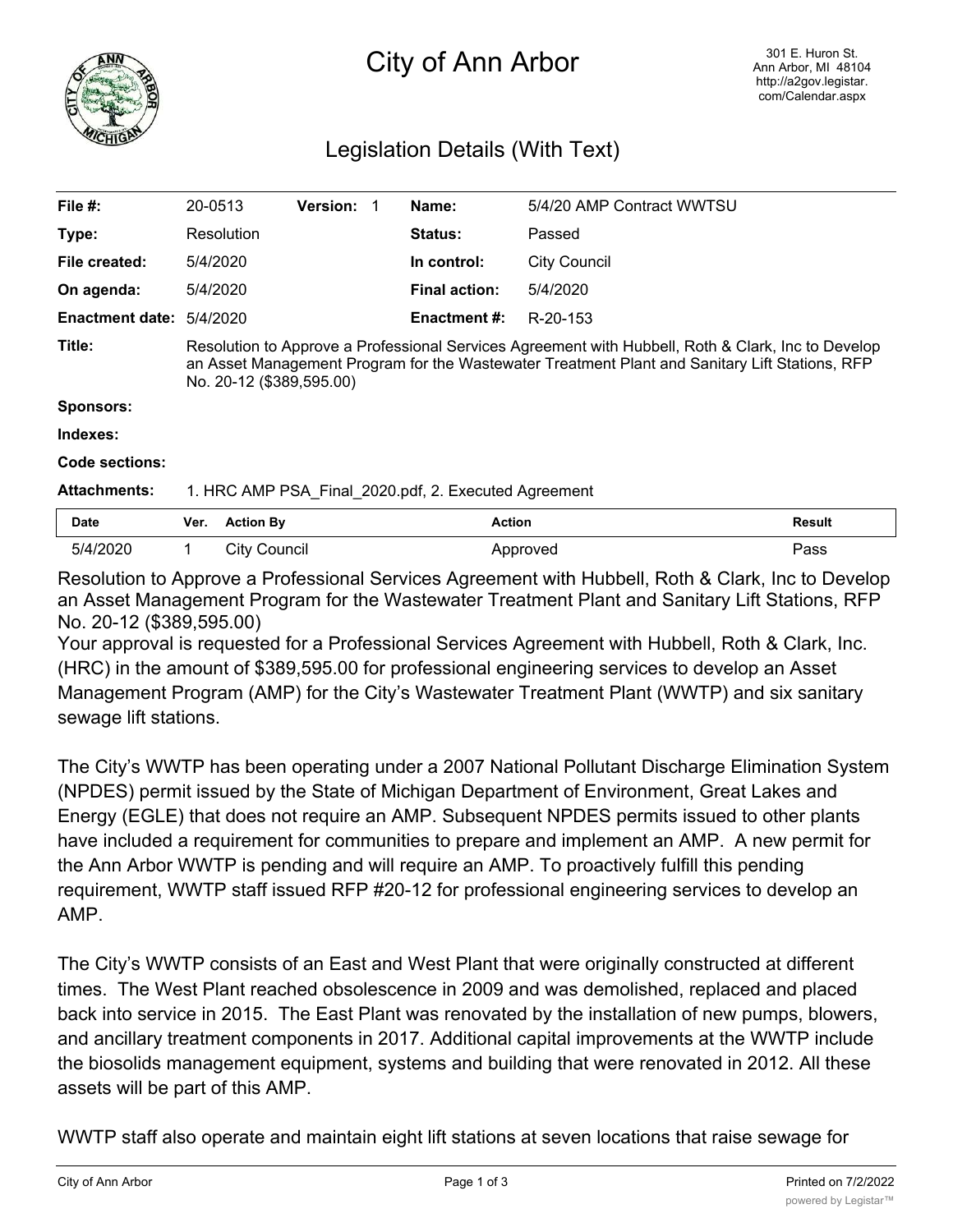gravity flow through the sanitary sewer system to the City's WWTP. Five of the lift stations are in the process of being replaced due to their age and condition. Two stations are scheduled to be replaced in 2020, two stations in 2021 and the last station in 2022. A seventh lift station is scheduled to be eliminated. These six City-owned lift stations will be part of this AMP. The other two lift stations are not included as one is scheduled to be eliminated and the other is owned by Scio Township.

The AMP will address the five core elements identified by EGLE including:

- The current state of the assets.
- · The required sustainable level of service,
- · The assets critical to sustained performance,
- · The minimum life-cycle costs, and
- · The best long-term funding strategy.

Through RFP No. 20-12, the WWTP solicited proposals for professional engineering services to develop an AMP for the WWTP and six lift stations. WWTP staff evaluated proposals submitted by five professional engineering firms using a quality-based selection process that is used by many municipalities, including the City, for procurement of professional engineering services. Each of the proposals was evaluated based on the following selection criteria listed in RFP No. 20-12:

| <b>Professional Qualifications</b>     | 25 Points |
|----------------------------------------|-----------|
| Past Involvement with Similar Projects | 25 Points |
| Proposed Work Plan                     | 40 Points |
| Fee Proposal                           | 10 Points |

The top three firms were selected to be interviewed and their fee proposals were opened prior to the interviews. The remaining firms were neither interviewed nor their fee proposals opened. The ranking of the top three firms following interviews with WWTP staff was:

| HRC.                       | \$389,595.00 |
|----------------------------|--------------|
| OHM Michigan, Inc.         | \$595,671.00 |
| Donohue & Associates, Inc. | \$370,700.00 |
|                            |              |

HRC's experience with developing AMPs to meet EGLE's requirements for WWTPs and sewage lift stations in Michigan and their cost-effective work plan to perform the services described in RFP No. 20-12 were significant factors considered in their selection. WWTP staff reviewed HRC's detailed proposed scope of services, schedule and fees and determined that they are reasonable.

WWTP staff is requesting your approval of a contract with HRC in the amount of \$389,595.00 and a contingency in the amount of \$40,000.00 to fund additional necessary services as approved by the City Administrator.

HRC received Non-Discrimination and Conflict of Interest Compliance approval on October 21, 2019 and Living Wage Compliance approval on March 19, 2020.

Budget/Fiscal Impact: Funds to finance the work to be performed under this contract are included in the approved FY 20 WWTP Operation and Maintenance Budget for the Sewage Disposal System. Funds and FY21 expected expenses are included in the FY21 WWTP Operation and Maintenance Budget for the Sewage Disposal System which is pending Council approval.